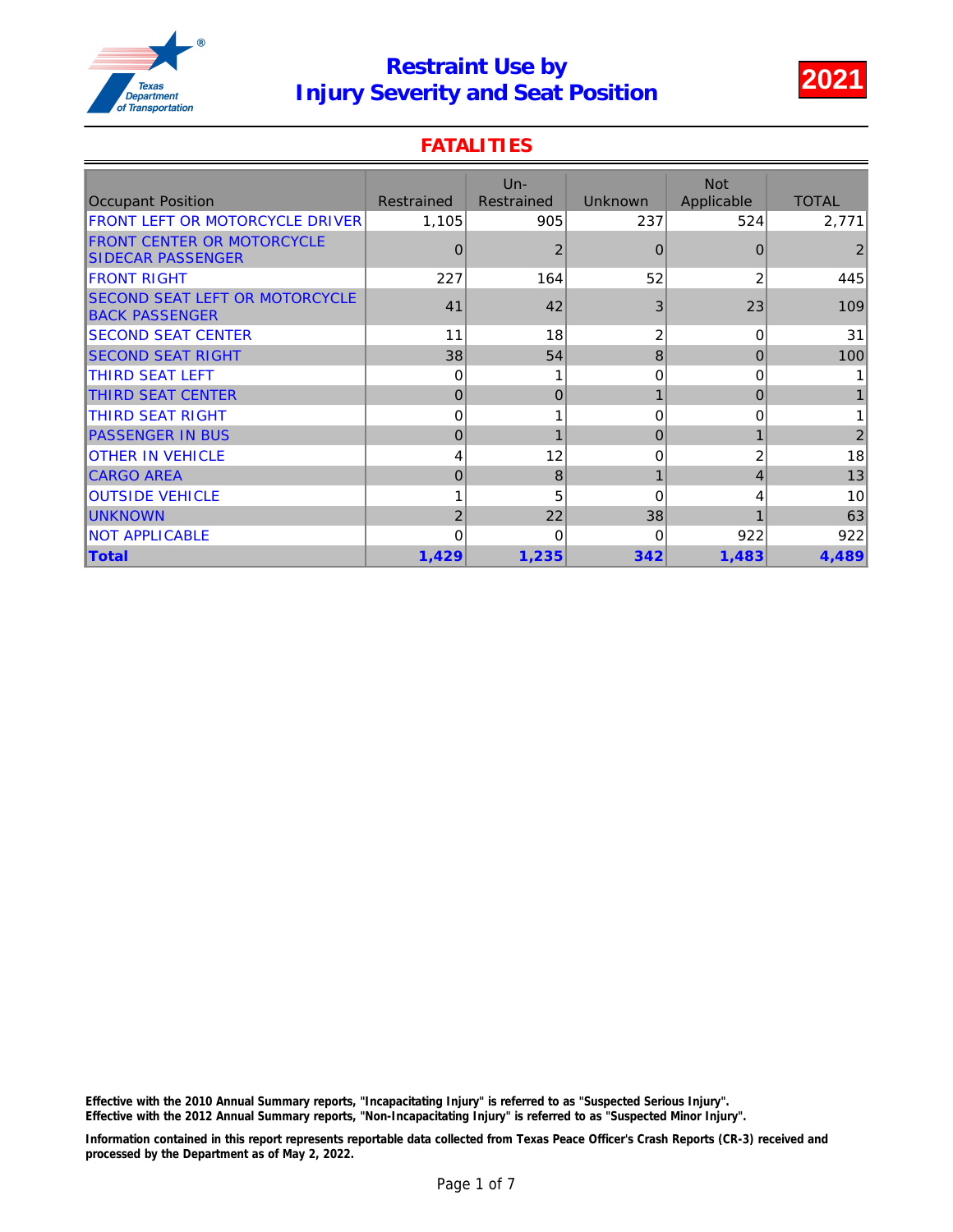

### SUSPECTED SERIOUS INJURIES

|                                                                 |            | $Un -$     |                | <b>Not</b> |              |
|-----------------------------------------------------------------|------------|------------|----------------|------------|--------------|
| <b>Occupant Position</b>                                        | Restrained | Restrained | <b>Unknown</b> | Applicable | <b>TOTAL</b> |
| FRONT LEFT OR MOTORCYCLE DRIVER                                 | 8,227      | 1,781      | 960            | 2,264      | 13,232       |
| <b>FRONT CENTER OR MOTORCYCLE</b><br>SIDECAR PASSENGER          | 29         | 16         | $\overline{2}$ | 18         | 65           |
| <b>IFRONT RIGHT</b>                                             | 1,905      | 488        | 171            | 13         | 2,577        |
| <b>ISECOND SEAT LEFT OR MOTORCYCLE</b><br><b>BACK PASSENGER</b> | 290        | 147        | 44             | 172        | 653          |
| <b>ISECOND SEAT CENTER</b>                                      | 86         | 81         | 19             | 6          | 192          |
| <b>SECOND SEAT RIGHT</b>                                        | 362        | 185        | 57             | 4          | 608          |
| <b>ITHIRD SEAT LEFT</b>                                         | 21         | 6          | 3              |            | 31           |
| <b>THIRD SEAT CENTER</b>                                        | 8          | 14         |                | $\Omega$   | 23           |
| ITHIRD SEAT RIGHT                                               | 13         | 9          |                | 0          | 23           |
| <b>PASSENGER IN BUS</b>                                         | 5          | 3          | 13             | 6          | 27           |
| <b>OTHER IN VEHICLE</b>                                         | 5          | 35         |                | 13         | 54           |
| <b>CARGO AREA</b>                                               | 5          | 43         | 8              | 11         | 67           |
| <b>OUTSIDE VEHICLE</b>                                          | 2          | 7          |                | 17         | 27           |
| <b>IUNKNOWN</b>                                                 | 12         | 33         | 57             | 8          | 110          |
| <b>NOT APPLICABLE</b>                                           | 0          | $\Omega$   | $\Omega$       | 1,758      | 1,758        |
| <b>Total</b>                                                    | 10,970     | 2,848      | 1,338          | 4,291      | 19,447       |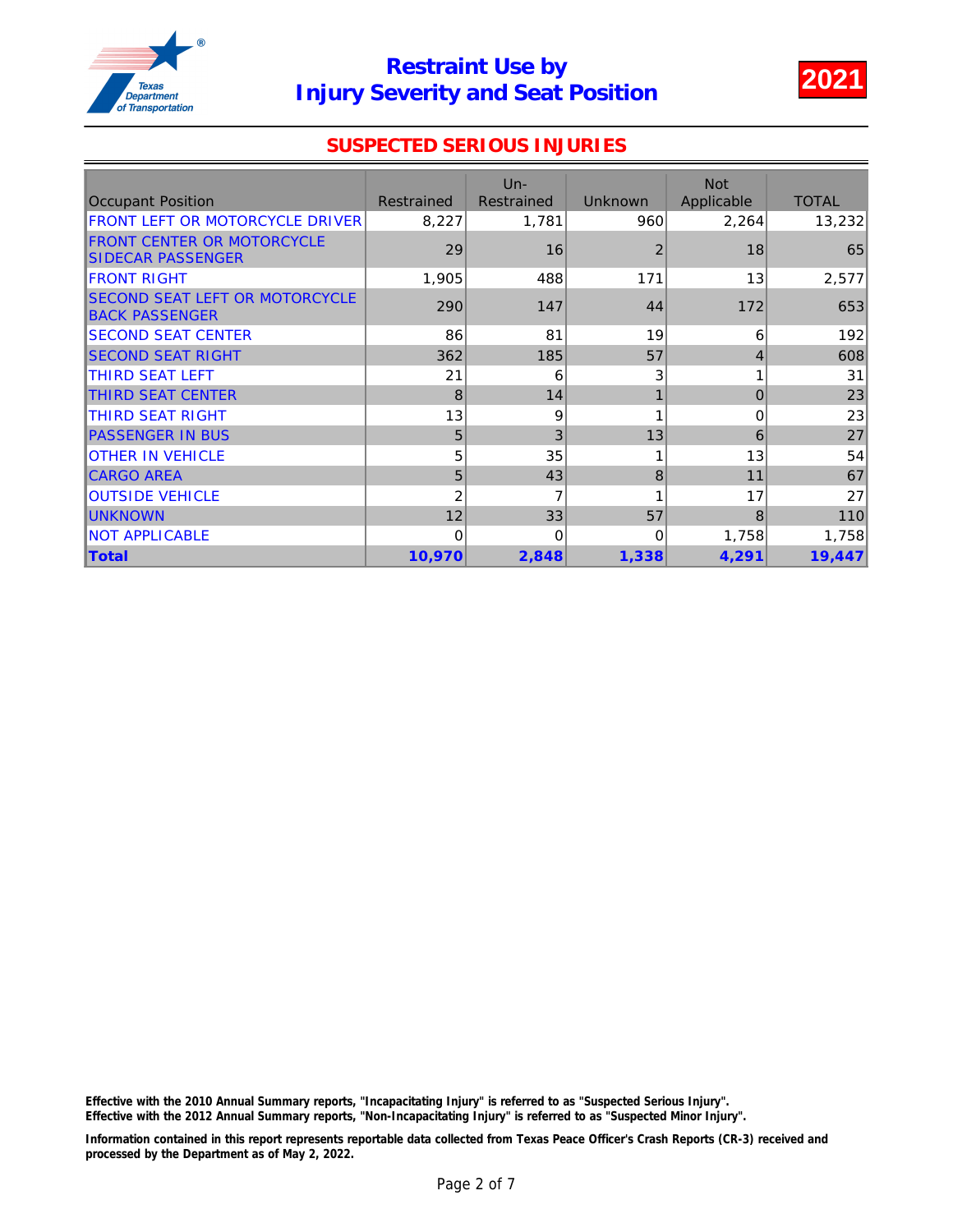

#### SUSPECTED MINOR INJURIES

| <b>Occupant Position</b>                                      | Restrained | $Un -$<br>Restrained | <b>Unknown</b> | <b>Not</b><br>Applicable | <b>TOTAL</b> |
|---------------------------------------------------------------|------------|----------------------|----------------|--------------------------|--------------|
| FRONT LEFT OR MOTORCYCLE DRIVER                               | 50,670     | 2,263                | 2,760          | 3,004                    | 58,697       |
| <b>FRONT CENTER OR MOTORCYCLE</b><br><b>SIDECAR PASSENGER</b> | 137        | 35                   | 13             | 21                       | 206          |
| <b>IFRONT RIGHT</b>                                           | 11,313     | 687                  | 579            | 63                       | 12,642       |
| SECOND SEAT LEFT OR MOTORCYCLE<br><b>BACK PASSENGER</b>       | 2,148      | 251                  | 119            | 216                      | 2,734        |
| <b>ISECOND SEAT CENTER</b>                                    | 662        | 157                  | 50             | 11                       | 880          |
| <b>ISECOND SEAT RIGHT</b>                                     | 2,758      | 267                  | 145            | 26                       | 3,196        |
| <b>ITHIRD SEAT LEFT</b>                                       | 159        | 15                   | 6              |                          | 181          |
| THIRD SEAT CENTER                                             | 68         | 14                   | 3              | $\overline{2}$           | 87           |
| ITHIRD SEAT RIGHT                                             | 123        | 14                   |                |                          | 139          |
| <b>PASSENGER IN BUS</b>                                       | 41         | 70                   | 69             | 123                      | 303          |
| <b>OTHER IN VEHICLE</b>                                       | 26         | 57                   | 13             | 17                       | 113          |
| <b>CARGO AREA</b>                                             | 10         | 44                   | 5              | 17                       | 76           |
| <b>OUTSIDE VEHICLE</b>                                        |            | 5                    | 2              | 20                       | 28           |
| <b>UNKNOWN</b>                                                | 44         | 21                   | 89             |                          | 161          |
| <b>INOT APPLICABLE</b>                                        | $\Omega$   | $\Omega$             | 0              | 3,105                    | 3,105        |
| <b>Total</b>                                                  | 68,160     | 3,900                | 3,854          | 6,634                    | 82,548       |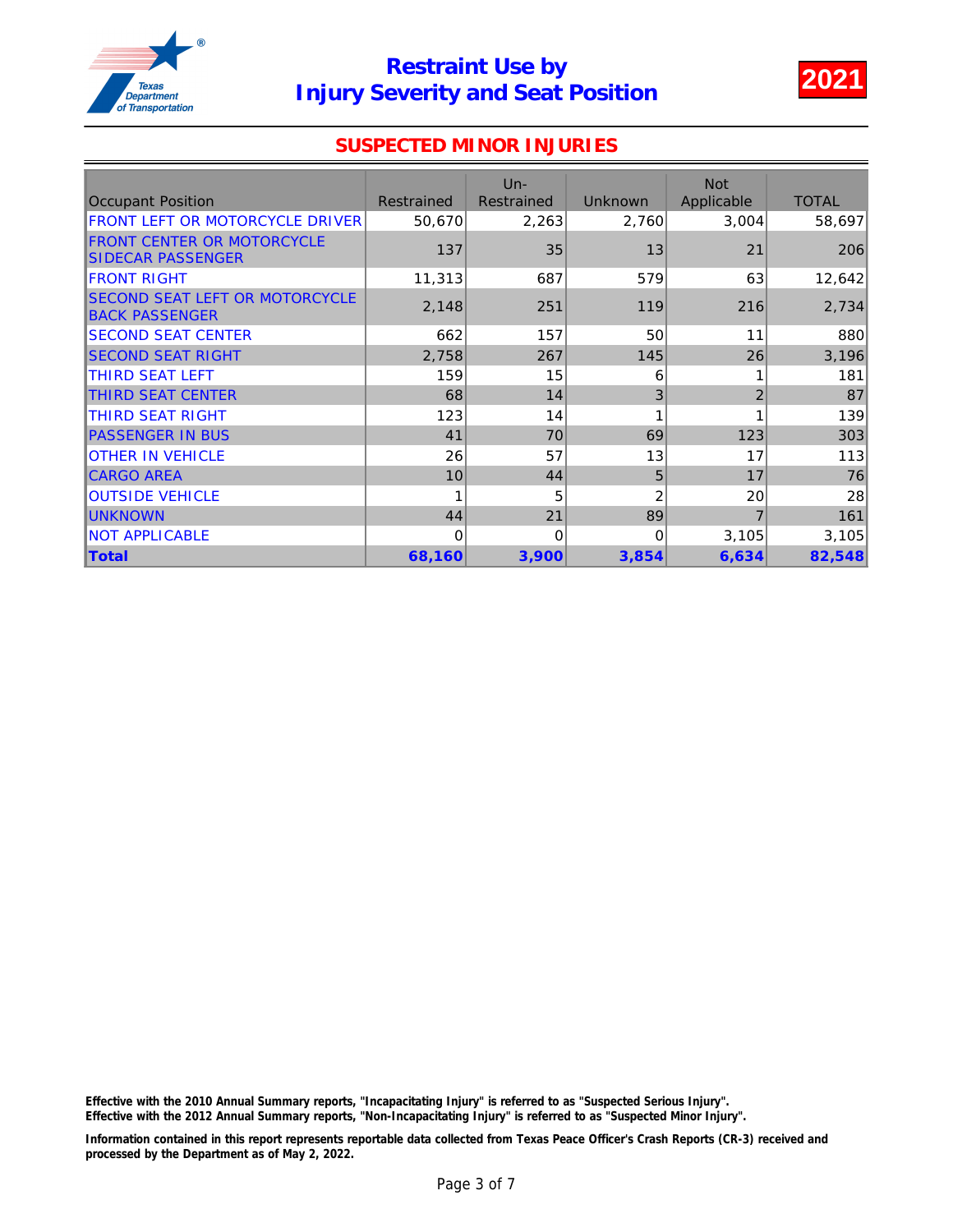

#### POSSIBLE INJURIES

|                                                                |            | $Un -$     |                | <b>Not</b> |              |
|----------------------------------------------------------------|------------|------------|----------------|------------|--------------|
| <b>Occupant Position</b>                                       | Restrained | Restrained | <b>Unknown</b> | Applicable | <b>TOTAL</b> |
| FRONT LEFT OR MOTORCYCLE DRIVER                                | 87,520     | 1,553      | 4,264          | 1,618      | 94,955       |
| <b>FRONT CENTER OR MOTORCYCLE</b><br><b>ISIDECAR PASSENGER</b> | 224        | 39         | 13             | 21         | 297          |
| <b>IFRONT RIGHT</b>                                            | 21,587     | 519        | 1,020          | 101        | 23,227       |
| SECOND SEAT LEFT OR MOTORCYCLE<br><b>BACK PASSENGER</b>        | 5,158      | 187        | 241            | 131        | 5,717        |
| <b>SECOND SEAT CENTER</b>                                      | 1,759      | 157        | 110            | 13         | 2,039        |
| <b>ISECOND SEAT RIGHT</b>                                      | 6,589      | 276        | 300            | 42         | 7,207        |
| <b>ITHIRD SEAT LEFT</b>                                        | 376        | 19         | 19             | 5          | 419          |
| <b>THIRD SEAT CENTER</b>                                       | 135        | 17         | 14             |            | 167          |
| <b>THIRD SEAT RIGHT</b>                                        | 307        | 17         | 15             | 6          | 345          |
| <b>PASSENGER IN BUS</b>                                        | 92         | 280        | 81             | 163        | 616          |
| <b>OTHER IN VEHICLE</b>                                        | 75         | 57         | 9              | 31         | 172          |
| <b>CARGO AREA</b>                                              | 16         | 49         | 5              | 20         | 90           |
| <b>OUTSIDE VEHICLE</b>                                         | 4          | 5          | $\overline{2}$ | 27         | 38           |
| <b>IUNKNOWN</b>                                                | 60         | 22         | 136            | 10         | 228          |
| <b>NOT APPLICABLE</b>                                          | $\Omega$   | $\Omega$   | 0              | 2,018      | 2,018        |
| <b>Total</b>                                                   | 123,902    | 3,197      | 6,229          | 4,207      | 137,535      |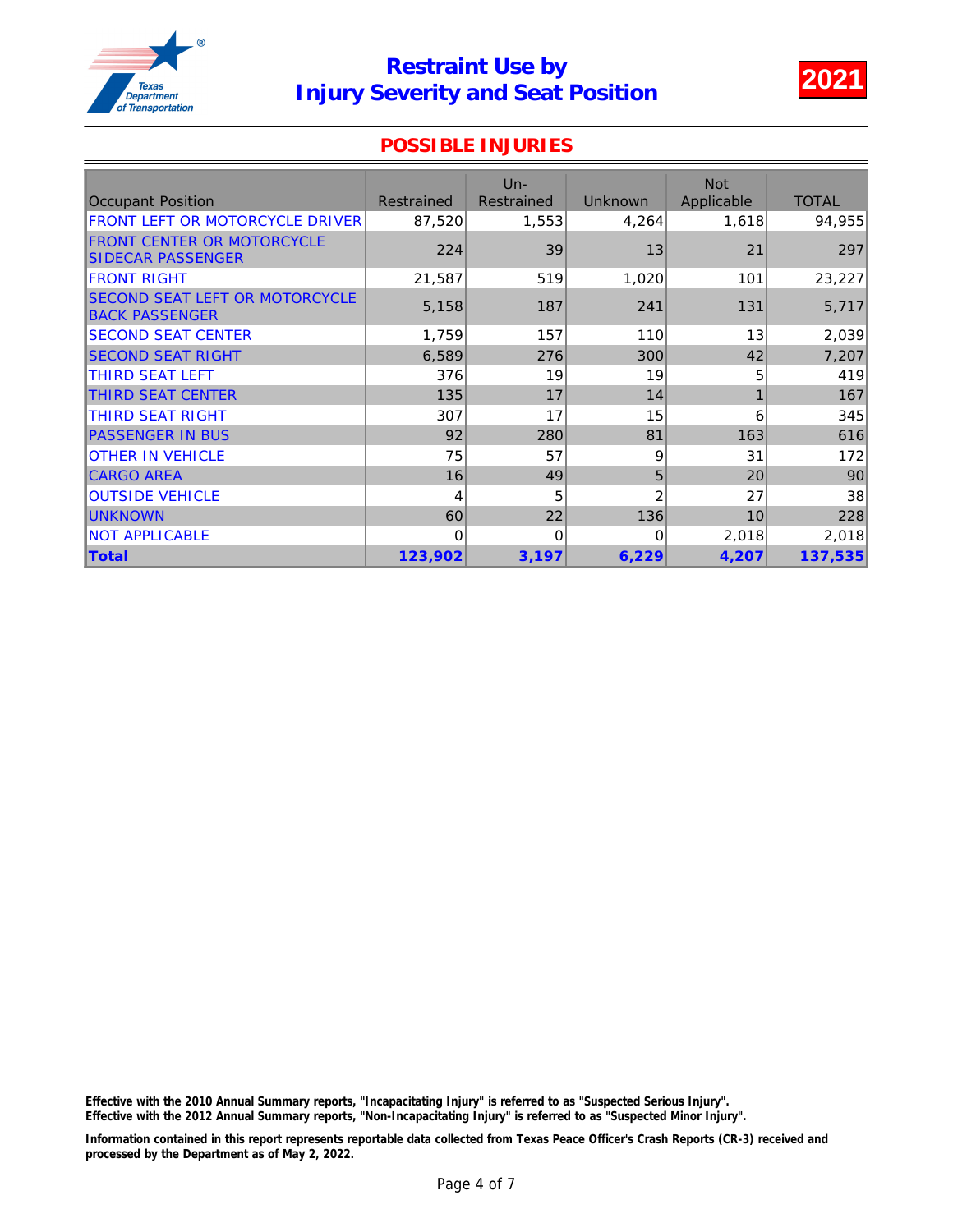

#### NOT INJURED

| <b>Occupant Position</b>                                       | <b>Restrained</b> | Un-<br><b>Restrained</b> | Unknown  | <b>Not</b><br>Applicable | <b>TOTAL</b> |
|----------------------------------------------------------------|-------------------|--------------------------|----------|--------------------------|--------------|
| <b>FRONT LEFT OR MOTORCYCLE DRIVER</b>                         | 710,778           | 3,521                    | 34,817   | 3,136                    | 752,252      |
| <b>FRONT CENTER OR MOTORCYCLE</b><br><b>SIDECAR PASSENGER</b>  | 2,002             | 99                       | 104      | 48                       | 2,253        |
| <b>IFRONT RIGHT</b>                                            | 153,331           | 962                      | 6,507    | 784                      | 161,584      |
| <b>SECOND SEAT LEFT OR MOTORCYCLE</b><br><b>BACK PASSENGER</b> | 46,208            | 541                      | 1,521    | 343                      | 48,613       |
| <b>SECOND SEAT CENTER</b>                                      | 17,592            | 531                      | 742      | 128                      | 18,993       |
| <b>ISECOND SEAT RIGHT</b>                                      | 58,550            | 676                      | 1,998    | 363                      | 61,587       |
| <b>ITHIRD SEAT LEFT</b>                                        | 4,026             | 38                       | 148      | 30                       | 4,242        |
| THIRD SEAT CENTER                                              | 1,298             | 32                       | 54       | 10                       | 1,394        |
| THIRD SEAT RIGHT                                               | 3,358             | 35                       | 123      | 13                       | 3,529        |
| <b>PASSENGER IN BUS</b>                                        | 3,606             | 4,897                    | 2,576    | 5,363                    | 16,442       |
| <b>OTHER IN VEHICLE</b>                                        | 657               | 373                      | 121      | 304                      | 1,455        |
| <b>CARGO AREA</b>                                              | 105               | 231                      | 22       | 123                      | 481          |
| <b>OUTSIDE VEHICLE</b>                                         | 99                | 99                       | 18       | 587                      | 803          |
| <b>UNKNOWN</b>                                                 | 614               | 144                      | 734      | 265                      | 1,757        |
| <b>NOT APPLICABLE</b>                                          | 0                 | $\Omega$                 | $\Omega$ | 558                      | 558          |
| <b>Total</b>                                                   | 1,002,224         | 12,179                   | 49,485   | 12,055                   | 1,075,943    |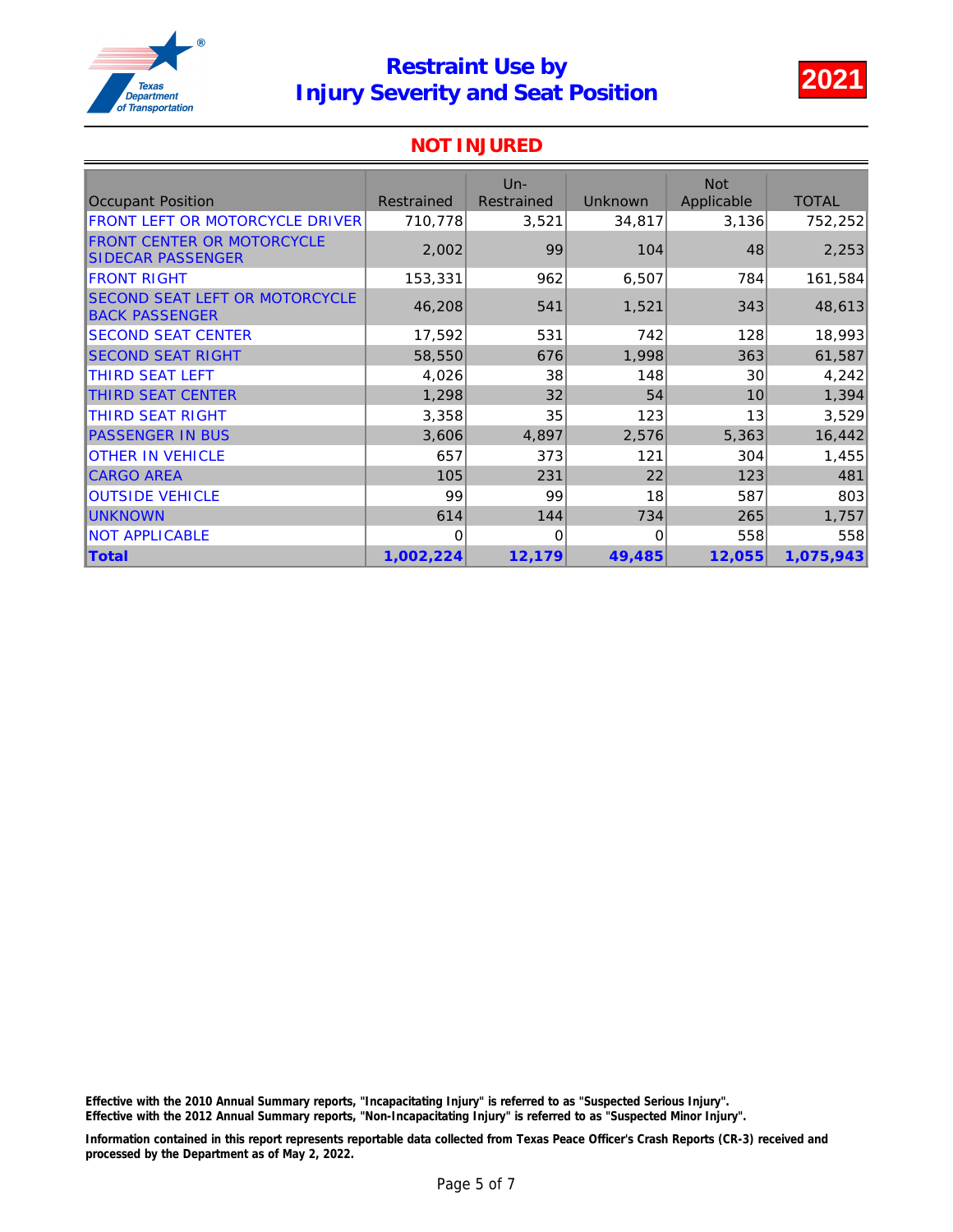

#### UNKNOWN INJURIES

|                                                                |            | $Un -$            |                | <b>Not</b> |              |
|----------------------------------------------------------------|------------|-------------------|----------------|------------|--------------|
| <b>Occupant Position</b>                                       | Restrained | <b>Restrained</b> | <b>Unknown</b> | Applicable | <b>TOTAL</b> |
| FRONT LEFT OR MOTORCYCLE DRIVER                                | 8,070      | 322               | 71,770         | 399        | 80,561       |
| <b>FRONT CENTER OR MOTORCYCLE</b><br>SIDECAR PASSENGER         | 24         |                   | 39             | 3          | 67           |
| <b>IFRONT RIGHT</b>                                            | 1,767      | 62                | 1,932          | 47         | 3,808        |
| <b>SECOND SEAT LEFT OR MOTORCYCLE</b><br><b>BACK PASSENGER</b> | 616        | 16                | 251            | 17         | 900          |
| <b>ISECOND SEAT CENTER</b>                                     | 246        | 18                | 87             | 3          | 354          |
| <b>SECOND SEAT RIGHT</b>                                       | 739        | 22                | 336            | 13         | 1,110        |
| <b>ITHIRD SEAT LEFT</b>                                        | 48         |                   | 22             | 0          | 71           |
| <b>THIRD SEAT CENTER</b>                                       | 18         | $\mathbf{1}$      | 10             | $\Omega$   | 29           |
| ITHIRD SEAT RIGHT                                              | 43         | $\Omega$          | 12             | $\Omega$   | 55           |
| <b>PASSENGER IN BUS</b>                                        | 25         | 58                | 190            | 76         | 349          |
| <b>OTHER IN VEHICLE</b>                                        |            | 7                 | 10             |            | 31           |
| <b>CARGO AREA</b>                                              | 3          | $\overline{7}$    | 3              | 9          | 22           |
| <b>OUTSIDE VEHICLE</b>                                         | 3          | 4                 |                | 18         | 32           |
| <b>IUNKNOWN</b>                                                | 69         | 20                | 11,306         | 1,523      | 12,918       |
| <b>NOT APPLICABLE</b>                                          | 0          | 0                 | 0              | 129        | 129          |
| <b>Total</b>                                                   | 11,678     | 539               | 85,975         | 2,244      | 100,436      |